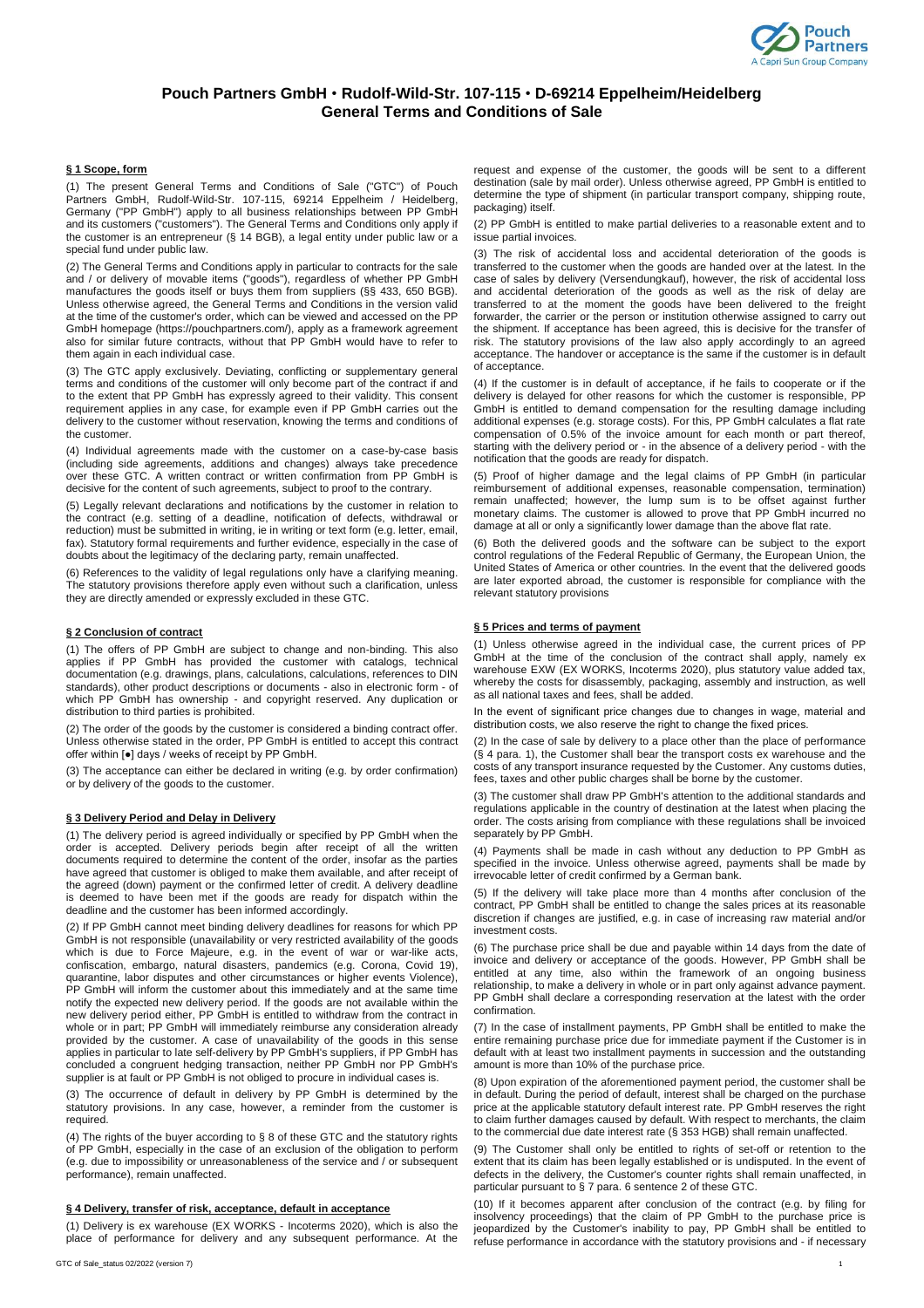

after setting a deadline - to withdraw from the contract (§ 321 BGB). In the case of contracts for the manufacture of unjustifiable items (custom-made products), PP GmbH may declare the withdrawal immediately; the statutory provisions on the dispensability of setting a deadline shall remain unaffected.

#### **§ 6 Retention of title**

(1) PP GmbH shall retain title to the goods sold until full payment of all present and future claims of PP GmbH arising from the purchase contract and an ongoing business relationship (secured claims).

(2) The goods subject to retention of title ("Retained Goods") may neither be pledged to third parties nor assigned as security before full payment of the secured claims. The Customer shall immediately notify PP GmbH in writing if an application for the opening of insolvency proceedings is filed or if third parties (e.g. seizures) have access to the goods belonging to PP GmbH.

(3) In the event of breach of contract by the Customer, in particular in the event of non-payment of the purchase price due, PP GmbH shall be entitled to withdraw from the contract in accordance with the statutory provisions or/and to demand surrender of the goods on the basis of the retention of title. The demand for return does not at the same time include the declaration of withdrawal; PP GmbH shall rather be entitled to demand only the return of the goods and to reserve the right of withdrawal. If the customer does not pay the purchase price due, PP GmbH may only assert these rights if PP GmbH has previously set the customer a reasonable deadline for payment without success or if setting such a deadline is dispensable according to the statutory provisions.

(4) Until revoked in accordance with (c) below, the Customer shall be entitled to resell and/or process the goods subject to retention of title in the ordinary course of business. In this case, the following provisions shall apply additionally.

a) The retention of title shall extend to the products resulting from the processing, mixing or combination of the goods of PP GmbH at their full value, whereby PP GmbH shall be deemed to be the manufacturer. If, in the event of processing, mixing or combining with goods of third parties, their right of ownership remains, PP GmbH shall acquire co-ownership in proportion to the invoice values of the processed, mixed or combined goods. In all other respects, the same shall apply to the resulting product as to the goods delivered under retention of title.

b) The Customer hereby assigns to PP GmbH by way of security the claims against third parties arising from the resale of the goods or the product in total or in the amount of the possible co-ownership share of PP GmbH in accordance with above paragraph. PP GmbH accepts the assignment. The obligations of the customer stated in paragraph 2 shall also apply in view of the assigned claims.

c) A change of location of the reserved goods shall require the prior written consent of PP GmbH and may only be carried out by PP GmbH employees or by persons commissioned by PP GmbH.

d) The Customer shall keep the reserved goods in perfect condition. Furthermore, he shall insure the reserved goods at his own expense for the benefit of PP GmbH against damage caused by transport, assembly, machine breakage, fire, burglary and mains water. Upon request, the customer must provide PP GmbH with the insurance certificate and proof of payment of the insurance premium.

e) The customer shall allow PP GmbH or persons commissioned by PP GmbH to inspect the goods subject to retention of title and, for this purpose, to enter the premises in which they are located. In doing so, the customer undertakes to provide assistance to PP GmbH free of charge if required.

f) Insofar as the reserved goods are financed by a third party (in particular by means of a financing purchase agreement), the reservation of title shall remain agreed and the rights resulting from the agreement shall continue to exist for PP GmbH until the delivery claim has been paid in full, until the customer has also fully satisfied the claims of the third party in accordance with the provisions of the financing agreement.

g) The Customer shall remain authorized to collect the claim in addition to PP GmbH. PP GmbH undertakes not to collect the claim as long as the Customer meets its payment obligations towards PP GmbH, there is no deficiency in its ability to pay and PP GmbH does not assert the retention of title by exercising a right pursuant to para. 3. If this is the case, however, PP GmbH may demand that the Customer informs PP GmbH of the assigned claims and their debtors, provides all information required for collection, hands over the relevant documents and informs the debtors (third parties) of the assignment. Furthermore, in this case PP GmbH shall be entitled to revoke the Customer's authorization to further sell and process the goods subject to retention of title.

h) If the realizable value of the securities exceeds the claims of PP GmbH by more than 10%, PP GmbH shall release securities of its choice at the request of the customer.

#### **§ 7 Claims for defects**

(1) The statutory provisions shall apply to Customer's rights in the event of material defects and defects of title (including wrong delivery and short delivery as well as improper assembly or defective assembly instructions), unless otherwise stipulated below. In all cases, the special statutory provisions shall remain unaffected in the case of final delivery of the unprocessed goods to a consumer, even if the consumer has processed them further (supplier recourse pursuant to §§ 478 BGB). Claims from supplier recourse are excluded if the defective goods have been further processed by the Customer or another entrepreneur, e.g. by incorporation into another product.

GTC of Sale\_status 03/2022 (version 7) (2) Above all the basis for the liability for defects of PP GmbH is the agreement made on the quality of the goods. All product descriptions and manufacturer's specifications which are the subject of the individual contract or which were publicly announced by PP GmbH (in particular in catalogs or on the Internet homepage of PP GmbH) at the time of the conclusion of the contract shall be deemed to be an agreement on the quality of the goods; technical changes or technical improvements or design changes shall be permissible insofar as this is reasonable for the Customer. Documents, such as pictures and drawings, as well as details regarding weight, space, power requirements and economic efficiency are only approximate information and do not represent an agreed quality.

(3) Insofar as the quality has not been agreed, it shall be assessed in accordance with the statutory provisions whether a defect exists or not (§ 434 para. 1 p. 2 and 3 BGB). However, PP GmbH shall not be liable for public statements made by the manufacturer or other third parties (e.g. advertising statements) to which the Customer has not drawn PP GmbH's attention as being decisive for the purchase.

(4) PP GmbH shall in principle not be liable for defects of which the Customer is aware at the time of conclusion of the contract or is not aware due to gross negligence (§ 442 BGB). Furthermore, the Customer's claims for defects presuppose that he has fulfilled his statutory obligations to examine the goods and give notice of defects (§§ 377, 381 HGB). The delivered goods must be carefully inspected and tested by the Customer immediately after delivery by PP GmbH at the Customer's registered office or at any other destination agreed by the parties. Since transport is at the risk and expense of the Customer, the Customer is solely responsible for all defects and damage caused during transport or by transport. In the case of building materials and other goods intended for installation or other further processing, an inspection must in any case be carried out immediately before processing. If a defect becomes apparent during delivery, inspection or at any later time, PP GmbH shall be notified thereof in writing without delay. In any case, obvious defects shall be notified in writing within 5 working days from delivery and defects not detectable during the inspection within 2 working days from discovery. If the Customer fails to make the proper inspection and/or notification of defects, the liability of PP GmbH for the defect not notified or not notified in time or not notified properly shall be excluded in accordance with the statutory provisions.

(5) If the delivered item is defective, PP GmbH may initially choose whether PP GmbH shall provide subsequent performance by remedying the defect (rectification) or by delivering a defect-free item (replacement). The right of PP GmbH to refuse subsequent performance under the statutory conditions shall remain unaffected.

(6) PP GmbH shall be entitled to make the subsequent performance owed dependent on the Customer paying the purchase price due. However, the customer shall be entitled to retain a part of the purchase price that is reasonable in relation to the defect.

(7) The Customer shall give PP GmbH the time and opportunity required for the subsequent performance owed, in particular to hand over the goods complained about for inspection purposes. In the event of a replacement delivery, the Customer shall return the defective item to PP GmbH in accordance with the statutory provisions. Subsequent performance shall neither include the removal of the defective item nor the re-installation if PP GmbH was not originally obliged to install the item.

The expenses required for the purpose of inspection and subsequent performance, in particular transport, travel, labor and material costs for the place of delivery, unless the delivered goods were taken to another operational installation site of the Customer in accordance with § 6.4.c, as well as any dismantling and installation costs, shall be borne or reimbursed by PP GmbH in accordance with the statutory provisions if a defect is actually present. Otherwise PP GmbH may demand reimbursement from the customer of the costs incurred as a result of the unjustified request for rectification of the defect (in particular inspection and transport costs), unless the lack of defectiveness was not apparent to the customer. The additional costs arising from a shipment of the delivered goods to a place other than the place of delivery not agreed with PP GmbH shall be borne by the customer.

(8) In urgent cases, e.g. if operational safety is endangered or to prevent disproportionate damage, the Customer shall have the right to remedy the defect itself and to demand reimbursement from PP GmbH of the expenses objectively necessary for this purpose. PP GmbH shall be notified of such self-performance without delay, if possible in advance. The right of self-performance shall not exist if PP GmbH would be entitled to refuse a corresponding subsequent performance in accordance with the statutory provisions.

(9) If PP GmbH's subsequent performance has failed or if a reasonable period to be set by the Customer for the subsequent performance has expired unsuccessfully or is dispensable according to the statutory provisions, the Customer may withdraw from the purchase contract or reduce the purchase price. In the case of an insignificant defect, however, there shall be no right of withdrawal.

(10) Claims of the Customer for damages or reimbursement of futile expenses shall also exist in the case of defects only in accordance with § 8 and shall otherwise be excluded.

#### (11) Claims for defects are excluded

a) for used goods, unless liability for defects has been expressly agreed in writing;

b) for delivery parts which are subject to premature consumption due to their nature or the way they are used (wearing parts). This shall also apply if such parts have to be replaced within the limitation period for defect claims in accordance with the usual life cycle of such parts;

c) for supplied consumables which are subject to a minor expiration date due to their nature and this expiration date has expired. This shall also apply if such expiration date falls within the limitation period for defect claims.

## (12) No defects shall exist if:

(a) if the goods delivered by PP GmbH are used in the Customer's business in functional connection with hardware or software components already existing or acquired from third parties, provided that the malfunction is caused by goods not delivered by PP GmbH or their lack of compatibility. Insofar as PP GmbH guarantees compatibility with products of third parties, this shall only apply to the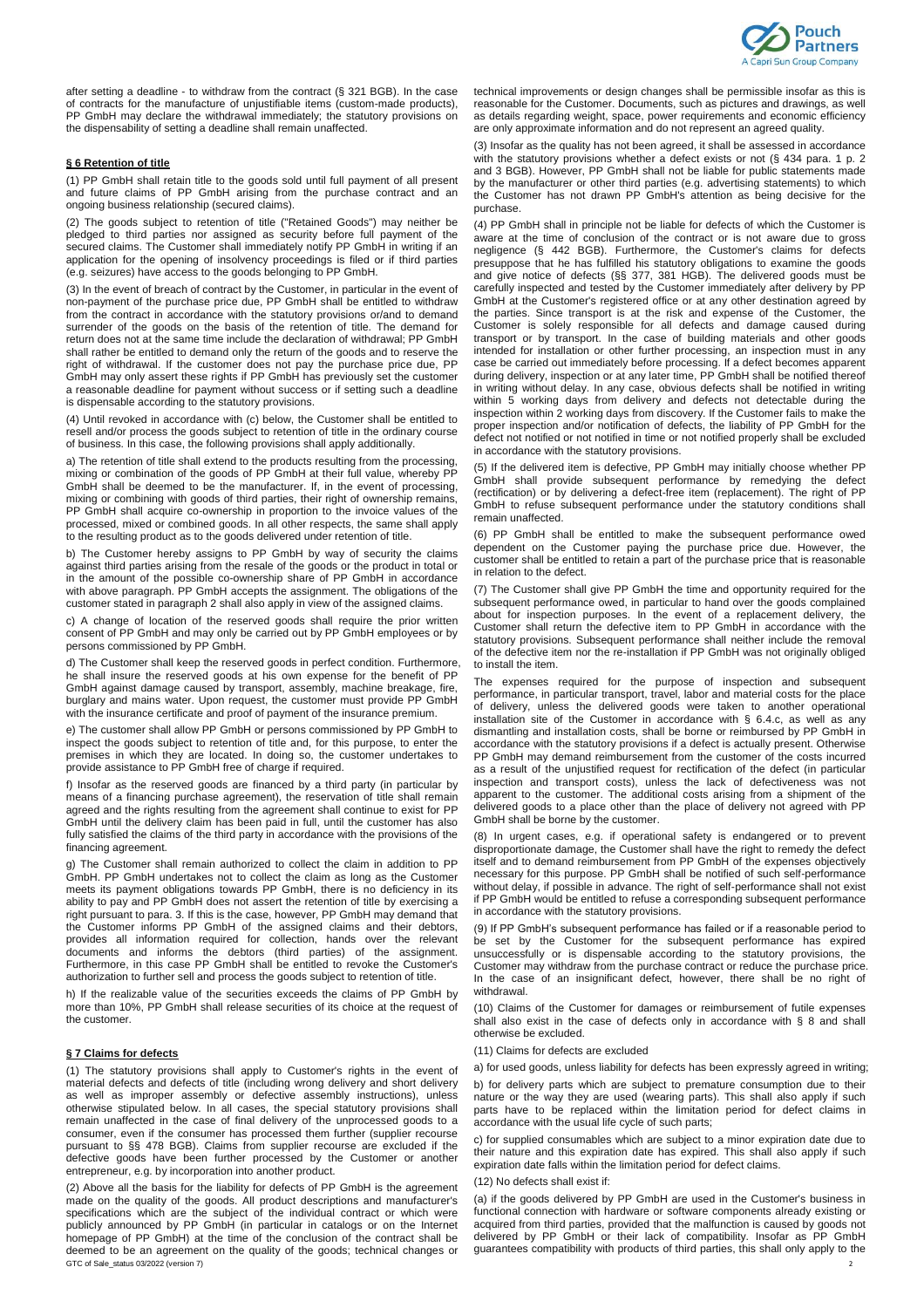

product version current at the time of this guarantee, but not to older or future product versions (updates or upgrades);

b) if a malfunction is due to the fact that the Customer has not ensured compliance with the technical framework conditions specified in the documentation provided and in the supplementary documents;

c) if the malfunction results from the Customer's failure to perform the required maintenance and care specified in the documentation provided to him and in the supplementary materials.

(13) The Customer shall be solely responsible for damage caused by natural wear and tear, faulty or improper handling, excessive use, unsuitable operating materials, an unsuitable installation site, in particular an unsuitable foundation for the installation, lack of stability or unsuitable power supply, chemical, electrochemical or electrical influences, weather and other natural influences.

(14) The following applies to defects in consumables: Upon discovery of defects, the consumables must be separated in the condition in which they were at the time of discovery and kept ready for inspection by PP GmbH. If the customer does not comply with this provision, the goods shall be deemed to have been accepted by the customer in the condition in which they were at the time of delivery, without PP GmbH having to assume any further liability. Article 8, paragraph 5 applies accordingly

## **§ 8 Other liability**

(1) Insofar as nothing to the contrary arises from these GTC including the following provisions, PP GmbH shall be liable in accordance with the statutory provisions in the event of a breach of contractual and non-contractual obligations.

(2) PP GmbH shall be liable for damages - irrespective of the legal grounds within the scope of fault-based liability in the event of intent and gross negligence, in accordance with the ProdHG and in the event of the issuing of a guarantee promise. In the event of simple negligence, PP GmbH shall only be liable, subject to statutory limitations of liability (e.g. care in own affairs; insignificant breach of duty), for

a) for damages resulting from injury to life, body or health,

b) for damages resulting from the violation of an essential contractual obligation (obligation, the fulfilment of which enables the proper execution of the contract in the first place and on the observance of which the contractual partner regularly relies and may rely); in this case, however, the liability of PP GmbH shall be limited to the compensation of the foreseeable, typically occurring damage.

(3) The liability of PP GmbH in case of simple negligence for

a) loss of production, loss of profits, loss of business opportunities, loss of use opportunities, product recall costs recalls (even if PP GmbH itself has initiated this due to misconduct on the part of the Customer), downtime costs, downtime or waiting times of personnel and contractual penalty or lump-sum damages payable by the customer to third parties as well as for

b) indirect and / or consequential damages, i.e. such damages which

c) do not occur to the goods for the manufacture, maintenance or modification of which the goods of PP GmbH serve, or

d) are not caused directly by the breach of duty but only by the occurrence of a further indirect causal event, or

e) could not have been foreseen by the contracting parties at the time of the conclusion of the contract according to the course of events to be typically expected.

#### is excluded.

(4) The limitations of liability resulting from paragraph 2 shall also apply to third parties as well as in the case of breaches of duty by persons (also in their favour) whose fault PP GmbH is responsible for according to statutory provisions. They shall not apply if a defect has been fraudulently concealed or a guarantee for the quality of the goods has been assumed and for claims of the customer under the Product Liability Act.

(5) The customer may only withdraw from or terminate the contract due to a breach of duty which does not consist of a defect if PP GmbH is responsible for the breach of duty. A free right of termination of the customer (in particular according to §§ 650, 648 BGB) is excluded. In all other respects, the statutory requirements and legal consequences shall apply.

# **§ 9 Limitation**

(1) Notwithstanding § 438 para. 1 no. 3 BGB, the general limitation period for claims arising from material defects and defects of title shall be one year from delivery. If acceptance has been agreed, the limitation period shall commence upon acceptance.

(2) If the goods are an item which has been used for a building in accordance with its customary use and has caused its defectiveness (building material), the limitation period shall be 5 years from delivery in accordance with the statutory provision (Section 438 (1) No. 2 BGB). Other special statutory provisions on the limitation period (in particular § 438 para. 1 no. 1, para. 3, §§ 444, 445b BGB) shall also remain unaffected.

(3) The above limitation periods of the law on sales shall also apply to contractual and non-contractual claims for damages of the customer based on a defect of the goods, unless the application of the regular statutory limitation period (§§ 195, 199 BGB) would lead to a shorter limitation period in individual cases. Claims for damages of the customer according to § 8 para. 2 sentence 1 and sentence 2(a) as well as according to the Product Liability Act shall become time-barred exclusively according to the statutory limitation periods.

GTC of Sale\_status 03/2022 (version 7) 3

(1) All industrial property rights such as patents, utility models, industrial designs, trademarks or other distinctive signs, trade secrets as well as copyrights for the goods or parts thereof and the related documents, drafts, offers, order confirmations, drawings, instructions for use, calculations, price quotations or other materials provided by PP GmbH to the Customer (in paper or electronic form) shall remain the sole property of PP GmbH. All trade secrets as well as confidential or proprietary information contained therein (including information which is generally not known to the public, such as, without limitation, technical, development, marketing, sales, operational, business and process information or programming techniques as well as performance costs and know-how) shall be kept secret and the Customer shall not disclose such trade secrets, confidential or proprietary information to any third party without PP GmbH's prior written consent.

(2) If the goods are affected by industrial property rights or copyrights of third parties in the country concerned, PP GmbH shall have the right - to an extent reasonable for the customer - either to modify the goods in such a way that an infringement of the industrial property rights or copyrights no longer exists or to obtain the authorization that the goods may be used by the customer in accordance with the terms of the contract, without restriction and without additional costs for the customer. PP GmbH is optionally also entitled to take back the goods against reimbursement of the paid remuneration, less the costs of use incurred by the customer during the relevant period.

## **§ 11 Delivery of software**

(1) If the delivered goods are sold together with an electronic device, PP GmbH grants the Customer a non-transferable and non-exclusive right to use the associated software. This entitles the Customer to use the electronic equipment of the delivered goods only as intended. In particular, the Customer has no right to distribute, copy or edit the software in any way. A transfer is permissible by way of exception if the Customer proves a justified interest in the transfer to third parties while giving up his own use, e.g. if the delivered goods are resold. In such a case, the Customer shall be obliged to contractually oblige the purchaser to observe the rights to which PP GmbH is entitled. The written documents and programs required for the operation of the delivered goods are subject to copyrights and other industrial property rights and shall remain the property of PP GmbH or the affiliated companies of PP GmbH.

(2) If the delivered goods are sold to the Customer together with electronic equipment of a third party, the license conditions of the third party shall apply.

#### **§ 12 Confidentiality**

(1) Subject to the following provisions, Information Recipient shall keep confidential, not use or disclose, directly or indirectly, any technology, trade secrets, confidential or proprietary information or other confidential expertise, information, documents or materials owned or developed by Information Provider, whether in tangible or intangible form, unless contractually agreed between Information Provider and Information Recipient with respect to the creation, use, operation and/or functionality of the Goods ("Confidential Information"). Information Recipient will take all lawful measures to prevent unauthorized persons or entities from obtaining or using Confidential Information.

(2) Information Recipient will refrain from taking any action, directly or indirectly, that would enable or facilitate the unauthorized use or disclosure of such Confidential Information. Information Recipient further agrees not to reverse engineer, sell, transfer or assign any goods supplied by Information Provider without subjecting the transferee, assignee or purchaser to the same confidentiality obligations under this Section 12, and not to design or construct any machinery and/or equipment based on or containing Confidential Information.

(3) The Information Recipient may disclose the Confidential Information to its officers and employees to the extent necessary to enable them to perform their duties as employees of the Information Recipient, provided that such officers and employees have been advised of the confidentiality of such Confidential Information and have agreed in writing to comply with the terms of the agreement entered into between the Information Provider and the Information Recipient with respect to the delivery of the Goods. The Information Recipient shall be liable for the unauthorized use or disclosure of such Confidential Information by its officers and employees.

(4) The provisions of this § 12 shall not apply to knowledge, information, documents or materials,

(a) which was known to or in the possession of the Recipient, its officers and employees at the time of disclosure, without being a consequence of a breach of this Confidentiality Agreement or other confidentiality obligations entered into prior to the date of disclosure; or

(b) they were in the public domain or in the public domain at the time of disclosure, without this being a consequence of any unauthorized disclosure by the recipient of the information, its officers and employees; or

(c) they were given to the information recipient, its officers and employees on a non-confidential basis by a third party who was not subject to any obligation of confidentiality with respect to such information or was subject to conditions that permitted its disclosure to other persons.

(5) The provisions of this Section 12 shall not apply if the Information Recipient, its officers and employees are compelled by applicable law, a final and enforceable order of a court of competent jurisdiction, or a request by a regulatory, supervisory or governmental agency, institution or department to disclose such Confidential Information, and the Information Recipient, its officers and employees have made good faith reasonable efforts to prevent such disclosure and have first notified Information Providers of the request for disclosure.